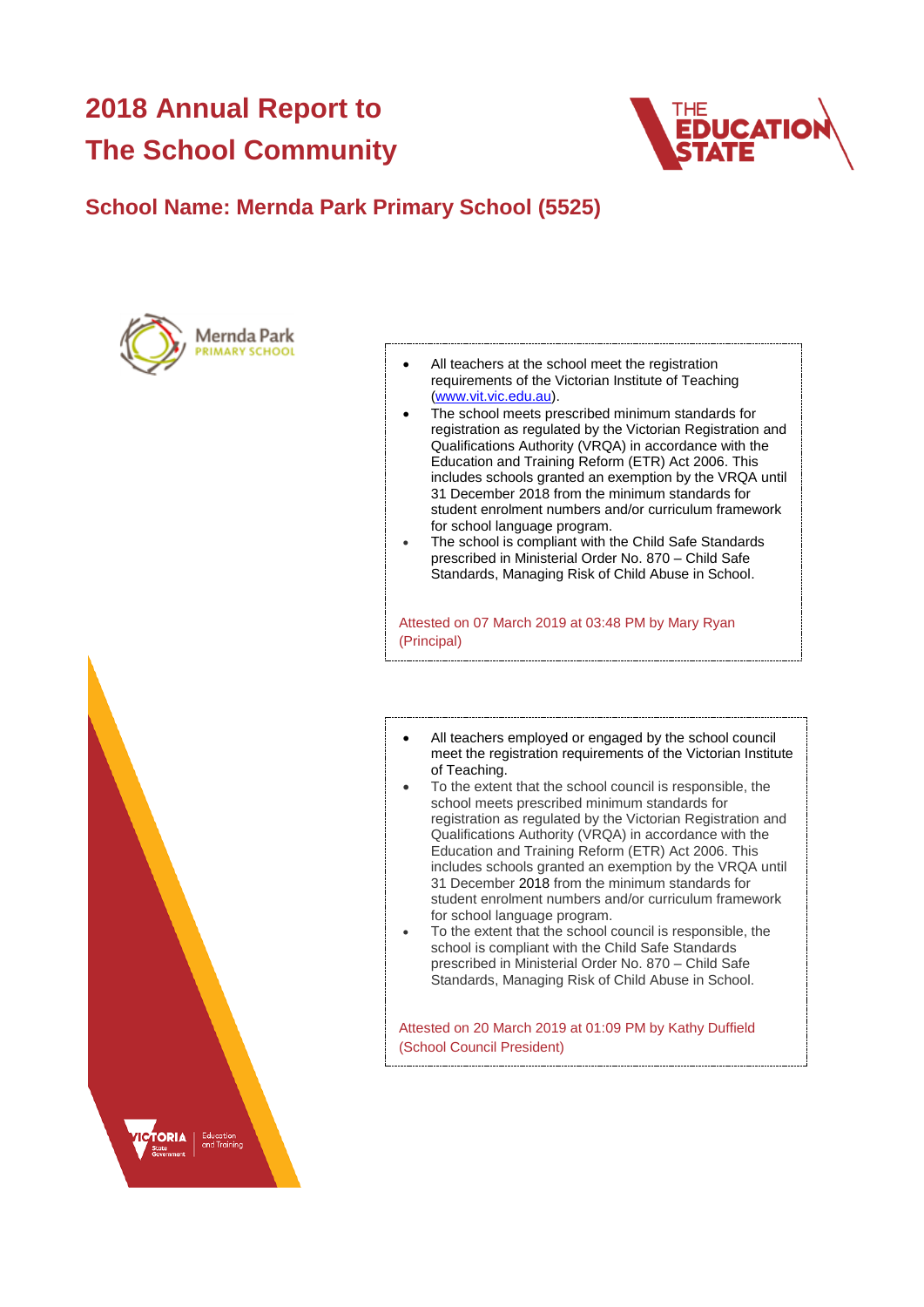# **About Our School**

### **School context**

Mernda Park Primary School (MPPS) is located at 40 Riverdale Boulevard, Mernda in the City of Whittlesea. Our school opened in January 2017 and programs cater for students in Years Prep to 6. Nestled in Melbourne's best kept secret MPPS is in a significant pocket of Mernda, with the Plenty Gorge to the rear, views to Kinglake and the mountains, parks abounding with flora and fauna, Plenty Road a main artery passing close by, nearby historical buildings a future modern train station and town centre. MPPS is perfectly situated to enhance learning opportunities, beyond the classroom, that the surrounding history, sustainability opportunities and modern innovation can provide. MPPS has architecturally designed buildings that highlight modern sustainability standards and contemporary educational design that mirrors the school's pedagogy of learning centred innovation and creativity with ICT rich environments and differentiated learning for all students. MPPS has been constructed under the Public Private Partnership (PPP) Project. Under the PPP model, the school is financed, designed, constructed and maintained by the private sector to high contractual standards over 25 years, allowing school staff to focus on student learning and improving student outcomes, rather than asset management which our partner Spotless deliver. It is the mission of MPPS to provide our students with a safe and supportive learning environment that motivates and challenges students to achieve their full potential. Our community including our 180 enrolled students and our staff made up of 2 principal class, 10 teaching staff and 6 education support staff have worked hard to embed our CARE values of collaboration, achievement, responsibility and empathy. In line with our CARE values we pride ourselves on being a kind and mindful school where creativity meets technology.

### **Framework for Improving Student Outcomes (FISO)**

Our outstanding staff survey satisfaction data shows results well above all primary school data. This is especially pleasing in the areas of collective focus on student learning, teacher collaboration, academic emphasis and parent and community involvement as these correlate positively with our FISO focusses. Our parent survey results show a high level of satisfaction in the areas of student connectedness, physical environment and promoting positive behaviour. Along with our student survey results, which show positive results in the areas of sense of connectedness, not experiencing bullying and effective teaching time, the parent data is testament to our success in the FISO areas listed below.

PRIORITIES INITIATIVES Excellence in teaching and learning Building practice excellence

Community engagement in learning Europe Building communities

 Curriculum planning and assessment Positive climate for learning The Empowering Students and building school pride Setting expectations and promoting inclusion

### **Achievement**

As a new school, in our second year of operation in 2018, we have limited data to compare this year's data with and we have no Naplan relative growth data. Our teacher judgement data in English is slightly above the medium results for all government schools and equal to the medium results for all government schools results in mathematics. Most of our 2018 Naplan results are in the yellow band, which shows the middle 60% of all Victorian government schools. Numeracy will be a focus for MPPS in 2019 and we will appoint a Numeracy Learning Specialist to help us with this focus. Our 2018 EOI prep data in speaking and listening, reading and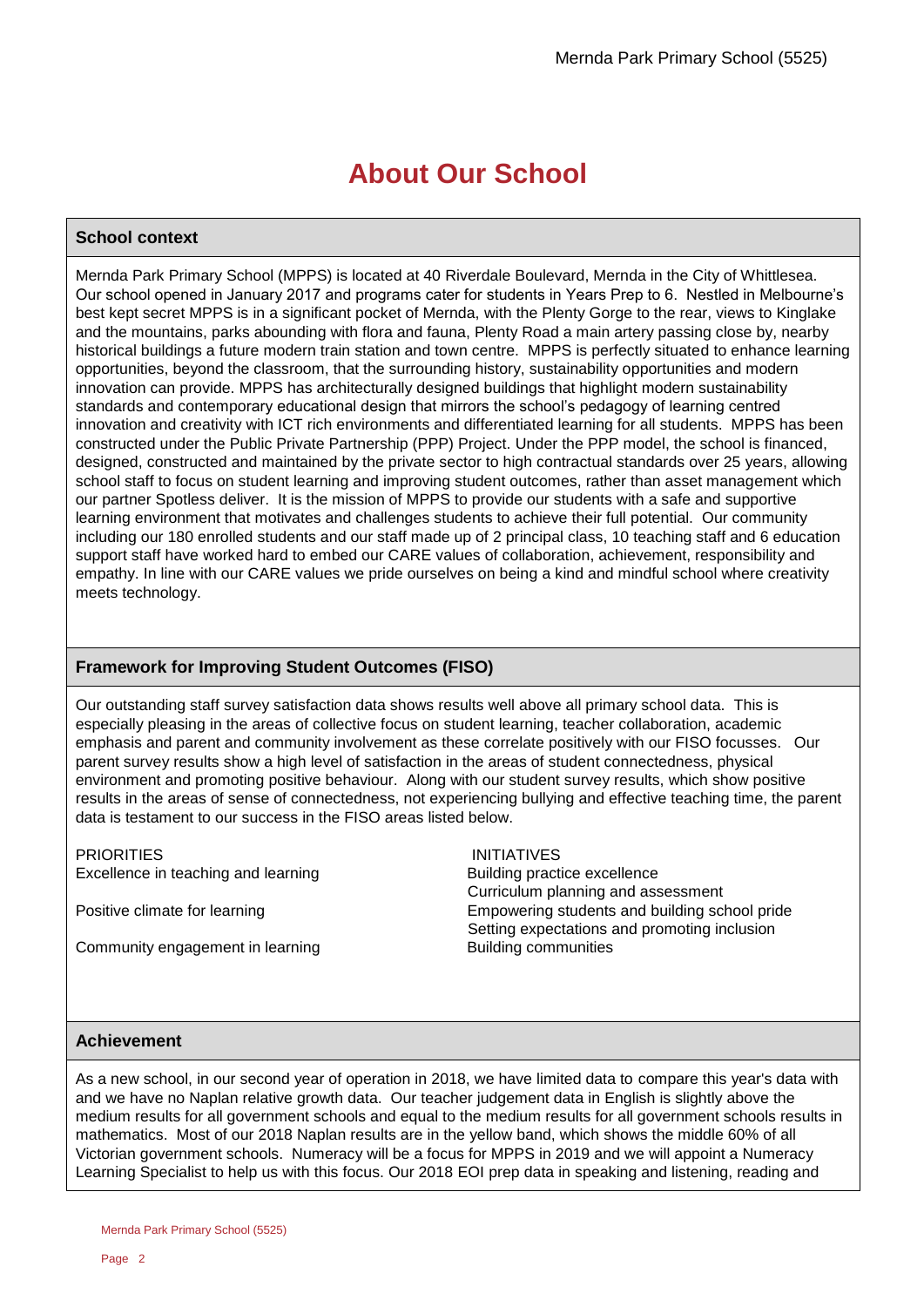viewing and writing is well above state and regional data showing a large percentage of our students are heading towards level one and two in these areas. This gives us a good basis to set high expectations of our students as learners. Our focus in 2018, which will continue was assisting all students to develop respectful, collaborative and kind relationships with others so that the CARE culture of MPPS can become embedded. In turn our aim will be to raise student outcomes by providing a safe and supportive learning environment.

### **Engagement**

As a school with the majority of our grade 4, 5 and 6 students in 2017 and 2018 enrolling at MPPS for a fresh and new start it is positive to see our student survey results in the areas of sense of connectedness and effective teaching time are positive. Our outstanding student results in the area of not experiencing bullying shows our focus on our CARE values and our welcoming attitude to our kind and mindful school is having a positive effect on student engagement as students feel safe and comfortable to be at school. Our hands on programs such as our cooking activities, ukulele, chess and singing clubs, fitness and leadership programs, our iPod lunch time music and our Darebin Creek investigations are all strategies and programs which have all helped to engage students in their school. These programs along with our Raspberry Pi, Robogals coding, DigiTech Learning Community programs have provided opportunities for students to build collaborative relationships with peers in a safe, comfortable and challenging learning environment. Considering many of our 3 - 6 students in previous years had high rates of absenteeism it is positive to see our 2018 absenteeism results across all levels has dropped slightly and correlates with a good level of engagement. With 79 students out of 180 students going on extended family holidays in 2018 this will be an area of focus for us with families in 2019. Our engagement data based on average number of student absent days shows MPPS data is similar to like school data.

### **Wellbeing**

The wellbeing of our students, staff and wider community has continued to be of the utmost importance to us in our first year of operation. The school believes in a positive approach to student management, focusing on personal and communal responsibility, self-discipline and a personal and communal contribution to our school of learners. MPPS is dedicated to our involvement in the Resilience, Rights and Respectful Relationships (RRRR) program which is an initiative to support schools to promote and model respect and equality. It also supports us as educators to teach our children how to build healthy relationships, resilience and confidence. Our consistent focus on kindness, harmony and mindfulness throughout 2018 has prompted a positive sense of belonging and safety for MPPS students. Our wellbeing data in the areas of sense of connectedness and management of bullying continues to be similar to like schools.

At MPPS the Ramon Lewis model forms the basis for Behavioural Management and Student Wellbeing which will encompass strategies including -

Explicitly stating the students' rights and responsibilities including the main mantras of  $-$ 

- Everybody has the right to learn as much as possible
- Everybody has the responsibility to learn and allow others to learn
- Everybody has the right to feel safe and comfortable
- Everybody has the responsibility to make others feel safe and comfortable
- We all have a communal responsibility to ensure that this happens.

### **Financial performance and position**

Student Resource Package \$1,358,581 Credit portion of our funding which is utilised for staffing Government Provided DET Grants \$188,409 Includes Cash Grant, Reimbursement of Establishment Grants, Extra Utilities monies, Leadership Support, Complex Students Assistant Grant, Curriculum Planning, Swimming Grant Government Grants Commonwealth \$10,386 Sporting Schools Grant for PE Revenue Other \$61,792 Donations, Bank Int, Commissions ATO refunds etc. Reimbursements for utilities Locally Raised Funds \$10,405 Material charges, voluntary Contributions etc.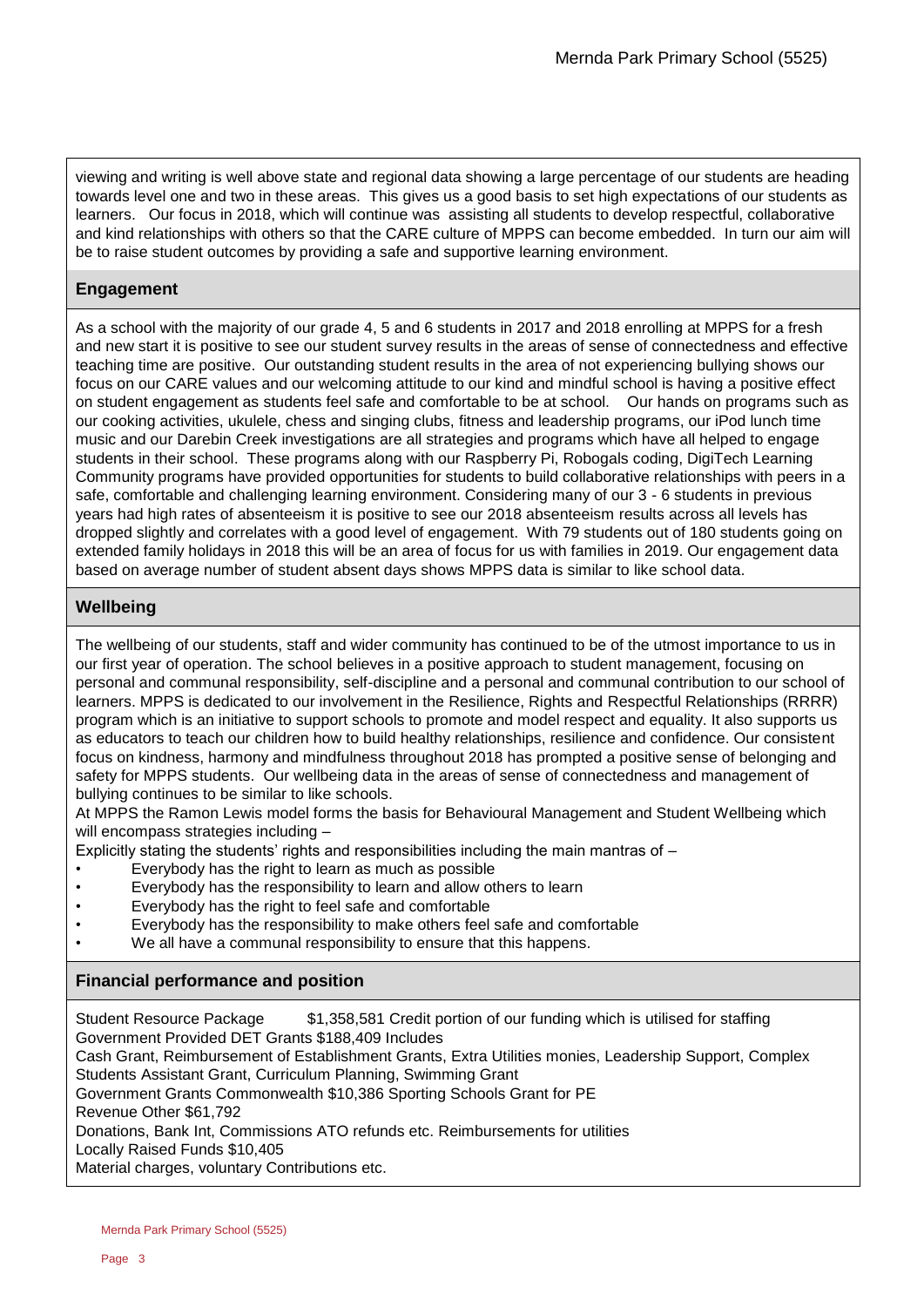**Expenditure** 

Student Resource Package \$1,415,050 staffing costs which are greater than the credit received from the department this is the 1,358,581 that we are in deficit to.

Our deficit in the credit section is due mainly to the opening of a new school and the disproportionate student enrolments in the middle and upper school as compared to the junior school. Our cash section is in surplus.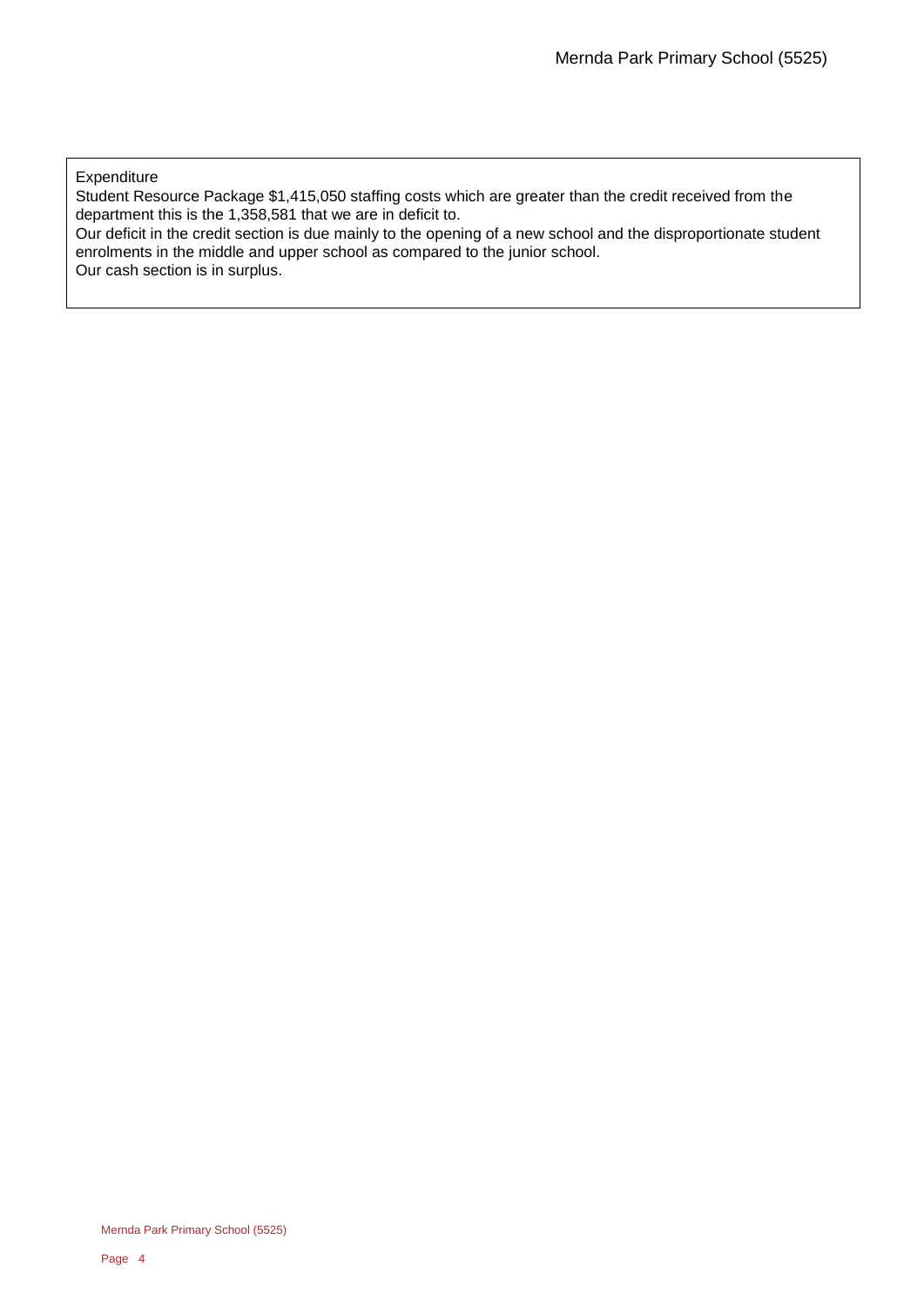

The Government School Performance Summary provides an overview of how this school is contributing to the objectives of the Education State and how it compares to other Victorian Government schools.

All schools work in partnership with their school community to improve outcomes for children and young people. Sharing this information with parents and the wider school community helps to support community engagement in student learning, a key priority of the Framework for Improving Student Outcomes.

Members of the community can contact the school for an accessible version of these data tables if required.

| Range of results for the middle 60% of Victorian Government Primary Schools:<br>Key:<br>Results for this school: Median of all Victorian Government Primary Schools:                                                                                                                                                                                                                          |                               |  |  |  |  |  |  |
|-----------------------------------------------------------------------------------------------------------------------------------------------------------------------------------------------------------------------------------------------------------------------------------------------------------------------------------------------------------------------------------------------|-------------------------------|--|--|--|--|--|--|
| <b>School Profile</b>                                                                                                                                                                                                                                                                                                                                                                         |                               |  |  |  |  |  |  |
| <b>Enrolment Profile</b><br>A total of 173 students were enrolled at this school in 2018, 81 female and 92 male.<br>21 percent were EAL (English as an Additional Language) students and 6 percent ATSI (Aboriginal and Torres Strait Islander)<br>students.                                                                                                                                  |                               |  |  |  |  |  |  |
| <b>Overall Socio-Economic Profile</b><br>Based on the school's Student Family Occupation and<br>Education index which takes into account parents'<br>occupations and education.                                                                                                                                                                                                               | low<br>mid<br>high<br>low-mid |  |  |  |  |  |  |
| <b>Parent Satisfaction Summary</b><br>Measures the percent endorsement by parents on their<br>school satisfaction level, as reported in the annual Parent<br>Opinion Survey. The percent endorsement indicates the<br>percent of positive responses (agree or strongly agree).<br>Data is suppressed for schools with three or less<br>respondents to the survey for confidentiality reasons. | 0<br>100                      |  |  |  |  |  |  |
| <b>School Staff Survey</b><br>Measures the percent endorsement by staff on School<br>Climate, as reported in the annual School Staff Survey. The<br>percent endorsement indicates the percent of positive<br>responses (agree or strongly agree).<br>Data is suppressed for schools with three or less<br>respondents to the survey for confidentiality reasons.                              | 0<br>100                      |  |  |  |  |  |  |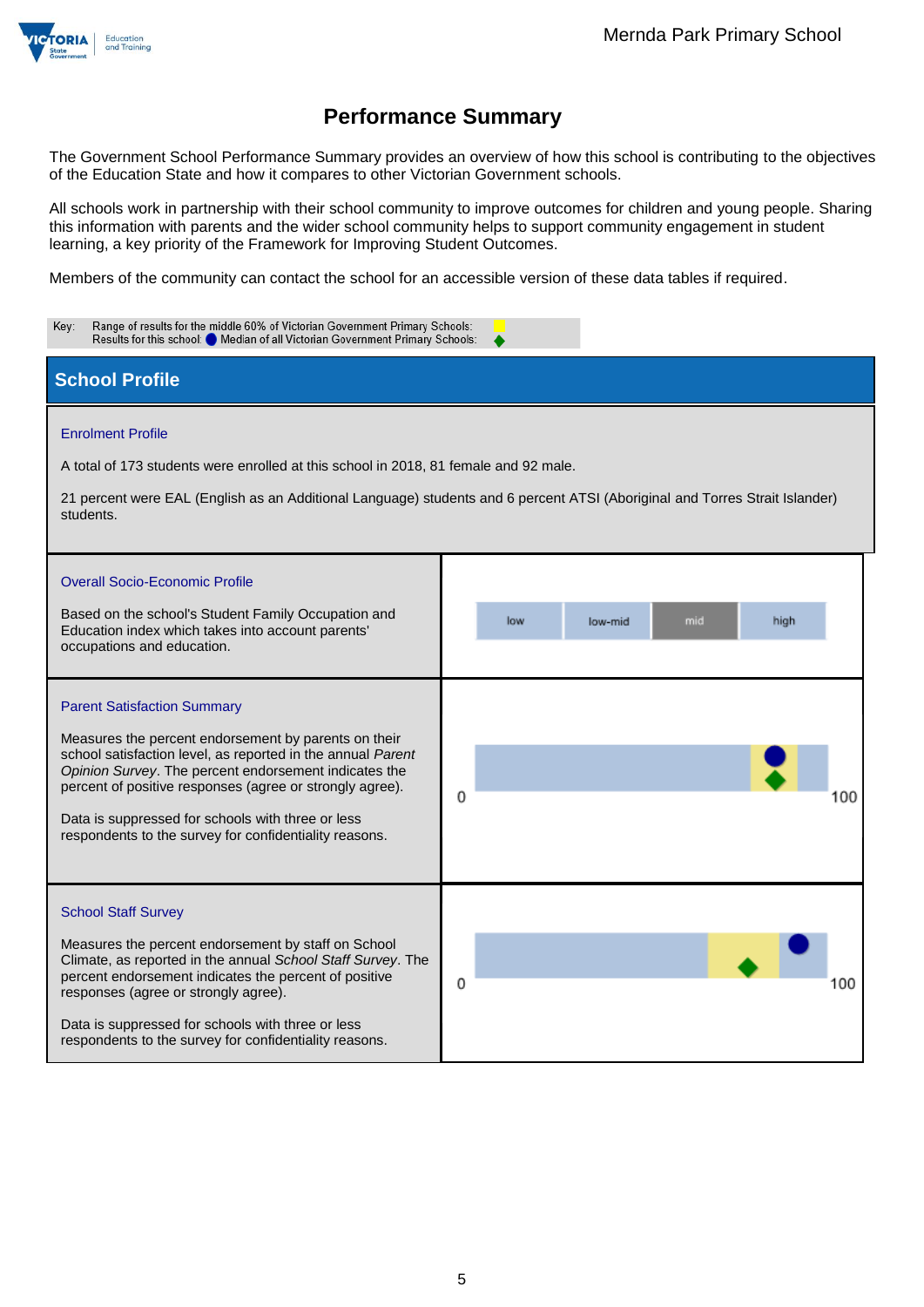

▲

Range of results for the middle 60% of Victorian Government Primary Schools:<br>Results for this school: O Median of all Victorian Government Primary Schools: Key:

| Achievement                                                                                                                                                                                                                                       | <b>Student Outcomes</b>                    | <b>School Comparison</b> |
|---------------------------------------------------------------------------------------------------------------------------------------------------------------------------------------------------------------------------------------------------|--------------------------------------------|--------------------------|
| Teacher Judgement of student<br>achievement<br>Percentage of students in Years Prep to 6<br>working at or above age expected<br>standards in:<br>English<br>$\bullet$<br>Mathematics<br>$\bullet$<br>For further details refer to How to read the | Results: English<br>$\bullet$ 100<br>0     | Similar                  |
| Annual Report.                                                                                                                                                                                                                                    | Results: Mathematics<br>$\bullet$ 100<br>0 | Similar                  |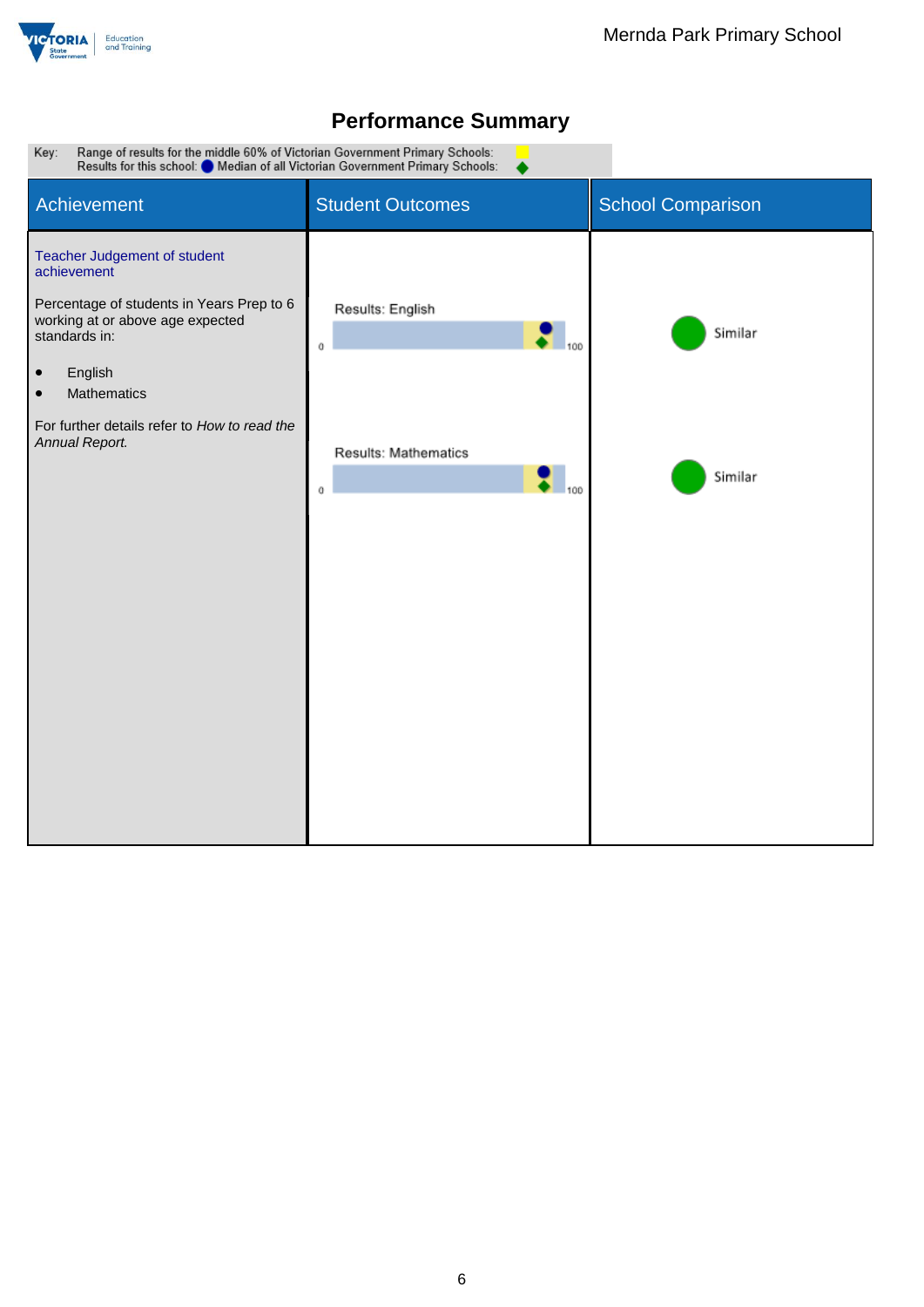

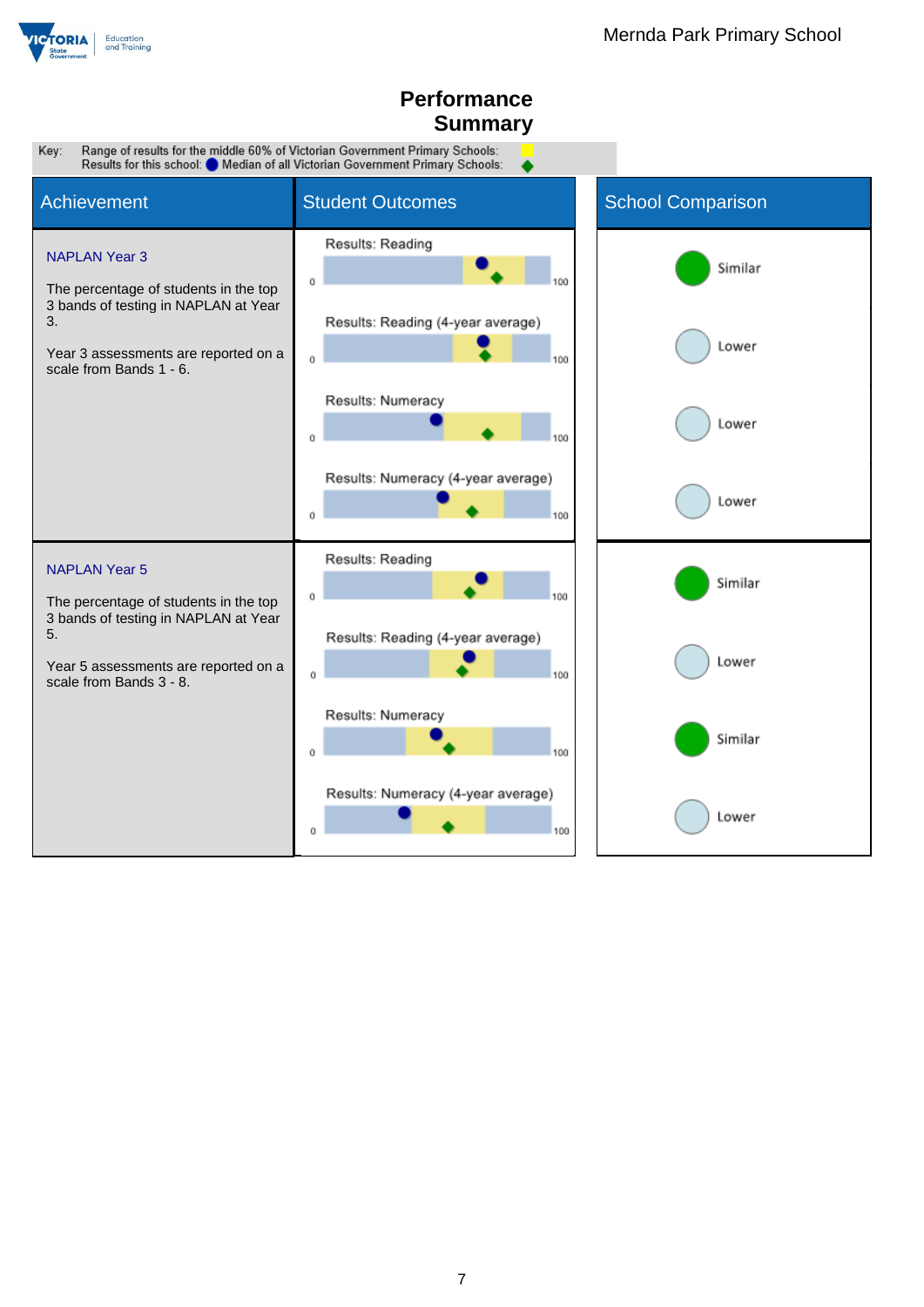

 $\bullet$ 

Range of results for the middle 60% of Victorian Government Primary Schools:<br>Results for this school: O Median of all Victorian Government Primary Schools: Key:

| <b>Achievement</b>                                                                                                                                                                                                                                                                                                                                                                                                                                                                                                                                                                                                              | <b>Student Outcomes</b>                                                                                                                                                                                                                                              | <b>School Comparison</b>                                      |
|---------------------------------------------------------------------------------------------------------------------------------------------------------------------------------------------------------------------------------------------------------------------------------------------------------------------------------------------------------------------------------------------------------------------------------------------------------------------------------------------------------------------------------------------------------------------------------------------------------------------------------|----------------------------------------------------------------------------------------------------------------------------------------------------------------------------------------------------------------------------------------------------------------------|---------------------------------------------------------------|
| <b>NAPLAN Learning Gain</b><br>Year 3 - Year 5<br>Learning gain of students from Year 3 to<br>Year 5 in the following domains: Reading,<br>Numeracy, Writing, Spelling and<br>Grammar and Punctuation.<br>NAPLAN learning gain is determined by<br>comparing a student's current year result<br>to the results of all 'similar' Victorian<br>students (i.e. students in all sectors in the<br>same year level who had the same score<br>two years prior). If the current year result<br>is in the Top 25 percent, their gain level is<br>categorised as 'High'. Middle 50 percent,<br>is 'Medium'. Bottom 25 percent, is 'Low'. | Reading<br>29%<br>71%<br>Medium<br>Low<br><b>Numeracy</b><br>29 %<br>14 %<br>57 %<br>Medium<br>High<br>Low<br>Writing<br>57%<br>43%<br>Medium<br>Low<br>Spelling<br>29 %<br>71%<br>Medium<br>High<br><b>Grammar and Punctuation</b><br>29 %<br>71 %<br>Medium<br>Low | NAPLAN Learning Gain does not<br>require a School Comparison. |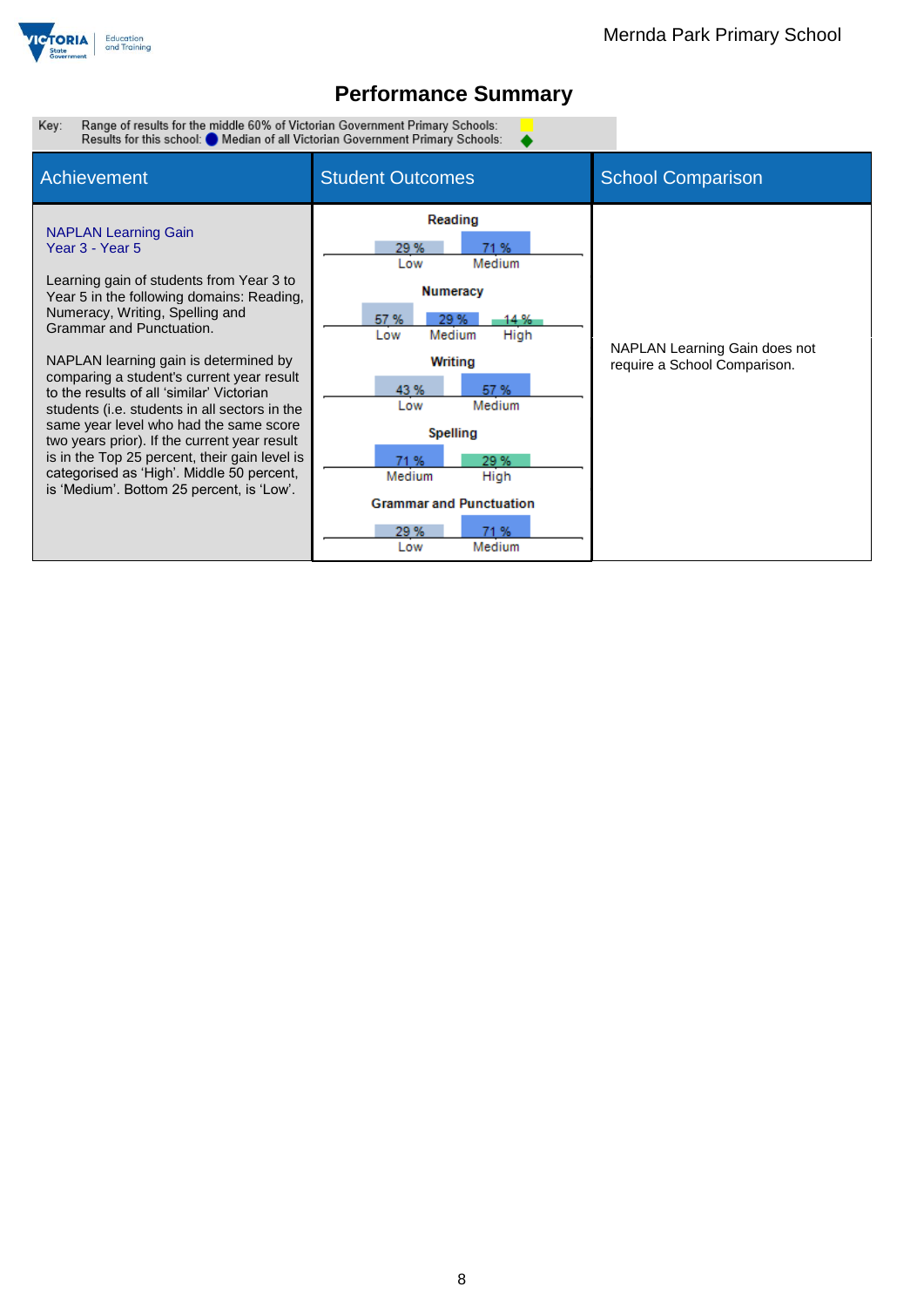

Range of results for the middle 60% of Victorian Government Primary Schools:<br>Results for this school: O Median of all Victorian Government Primary Schools: Key:

| Engagement                                                                                                                                                                                                                                                                                                                                                                          | <b>Student Outcomes</b>                                                                                                                                                     |                                                                                                           |  |  |  |  | <b>School Comparison</b> |  |
|-------------------------------------------------------------------------------------------------------------------------------------------------------------------------------------------------------------------------------------------------------------------------------------------------------------------------------------------------------------------------------------|-----------------------------------------------------------------------------------------------------------------------------------------------------------------------------|-----------------------------------------------------------------------------------------------------------|--|--|--|--|--------------------------|--|
| Average Number of Student Absence Days<br>Average days absent per full time<br>equivalent (FTE) student per year.<br>Common reasons for non-attendance<br>include illness and extended family<br>holidays.<br>Absence from school can impact on<br>students' learning<br><b>School Comparison</b><br>A school comparison rating of 'Higher'<br>indicates this school records 'less' |                                                                                                                                                                             | Results: 2018<br>50<br>Few absences <------> Many absences<br>Results: 2015 - 2018 (4-year average)<br>50 |  |  |  |  | Similar<br>Similar       |  |
| absences than expected, given the<br>background characteristics of students. A<br>rating of 'Lower' indicates this school<br>records 'more' absences than expected.<br>Average 2018 attendance rate by year<br>level:                                                                                                                                                               | Few absences <------> Many absences<br>Yr1<br>Yr <sub>2</sub><br>Yr <sub>5</sub><br>Yr3<br>Yr4<br>Yr <sub>6</sub><br>Prep<br>93 %<br>92 %<br>91 % 91 %<br>90 % 85 %<br>93 % |                                                                                                           |  |  |  |  |                          |  |
|                                                                                                                                                                                                                                                                                                                                                                                     |                                                                                                                                                                             |                                                                                                           |  |  |  |  |                          |  |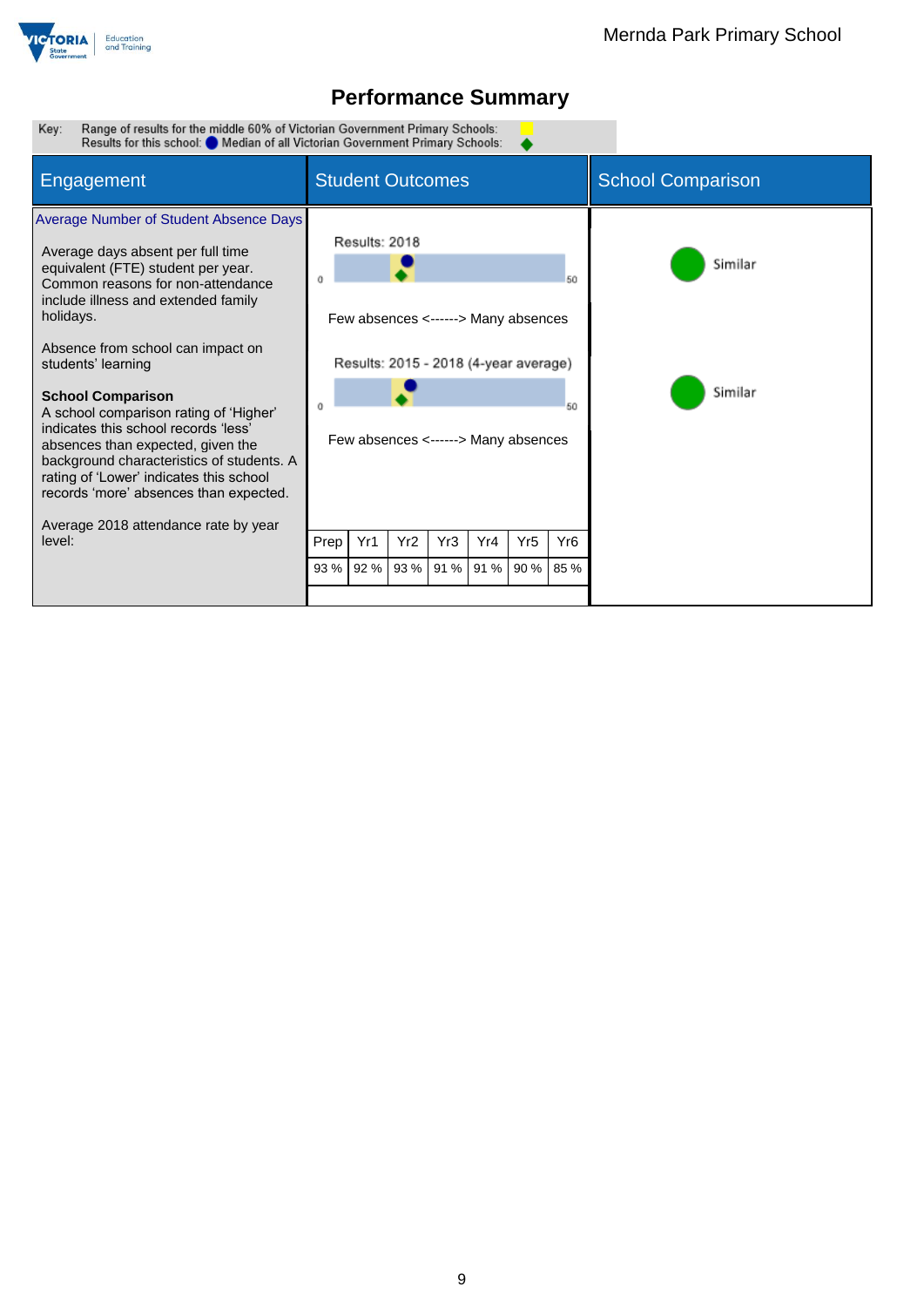

Key: Range of results for the middle 60% of Victorian Government Primary Schools: Results for this school: Median of all Victorian Government Primary Schools: Wellbeing **Student Outcomes** School Comparison Students Attitudes to School - Sense of Connectedness Measures the percent endorsement on Results: 2018 Sense of Connectedness factor, as reported in the *Attitudes to School Survey* Similar completed annually by Victorian  $\mathfrak{o}$ 100 Government school students in Years 4 to 12. The percent endorsement indicates the percent of positive responses (agree or strongly agree). Results: 2017 - 2018 (2-year average) Similar  $\mathbf{o}$ 100 Students Attitudes to School - Management of Bullying Results: 2018 Measures the percent endorsement on Management of Bullying factor, as Similar reported in the *Attitudes to School Survey*  $\alpha$ 100 completed annually by Victorian Government school students in Years 4 to 12. The percent endorsement indicates the percent of positive responses (agree or strongly agree).Results: 2017 - 2018 (2-year average) Similar  $\alpha$ 100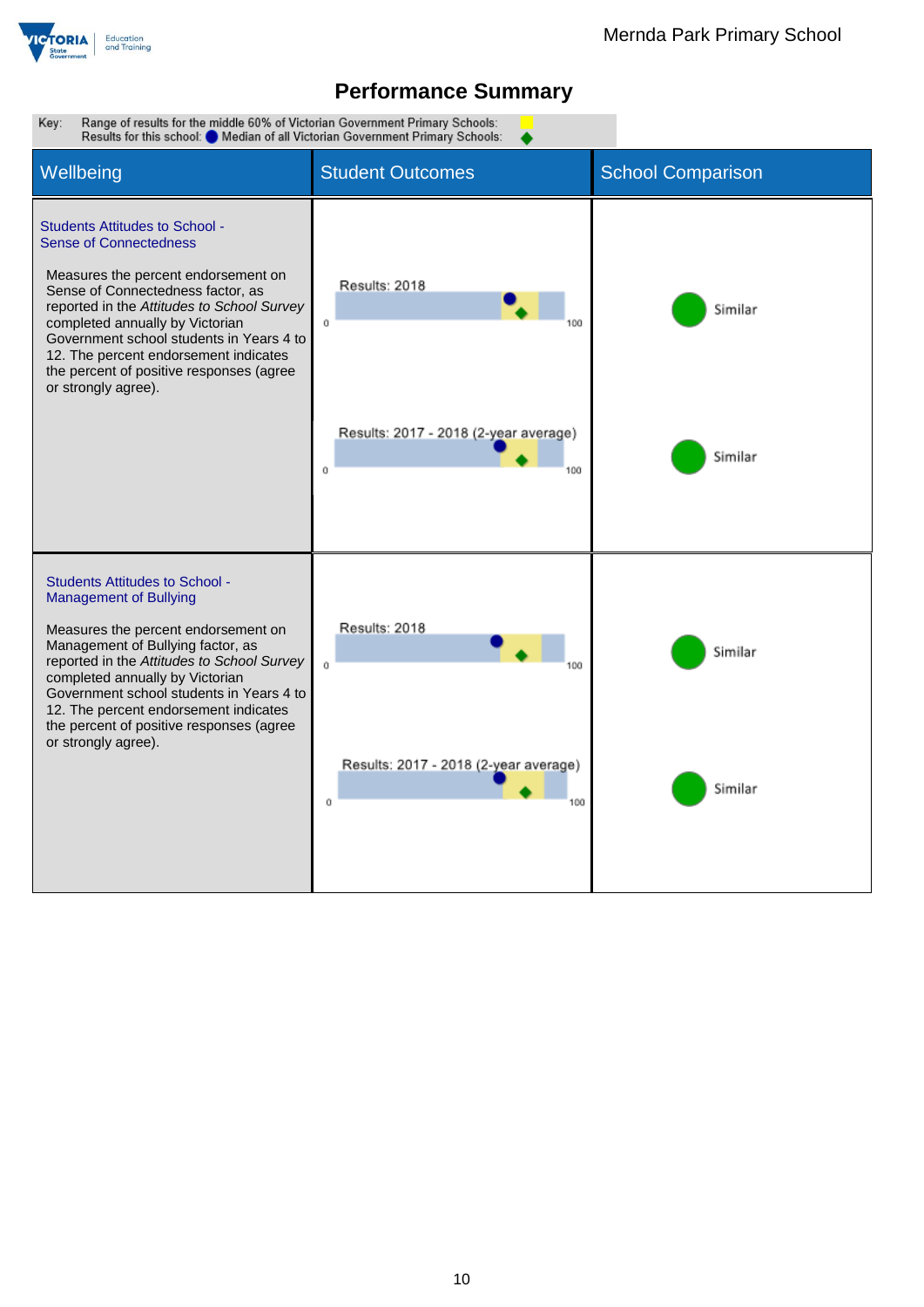

### **Financial Performance and Position**

*Commentary on the financial performance and position is included in the About Our School section at the start of this report*

| <b>Financial Performance - Operating Statement</b><br>Summary for the year ending 31 December, 2018 |               | Financial Position as at 31 December, 2018 |               |  |
|-----------------------------------------------------------------------------------------------------|---------------|--------------------------------------------|---------------|--|
| <b>Revenue</b>                                                                                      | <b>Actual</b> | <b>Funds Available</b>                     | <b>Actual</b> |  |
| <b>Student Resource Package</b>                                                                     | \$1,358,581   | <b>High Yield Investment Account</b>       | \$41,346      |  |
| <b>Government Provided DET Grants</b>                                                               | \$188,409     | <b>Official Account</b>                    | \$32,860      |  |
| Government Grants Commonwealth                                                                      | \$10,386      | <b>Other Accounts</b>                      | \$1,940       |  |
| <b>Revenue Other</b>                                                                                | \$61,792      | <b>Total Funds Available</b>               | \$76,146      |  |
| <b>Locally Raised Funds</b>                                                                         | \$10,405      |                                            |               |  |
| <b>Total Operating Revenue</b>                                                                      | \$1,629,574   |                                            |               |  |
| Equity <sup>1</sup>                                                                                 |               |                                            |               |  |
| Equity (Social Disadvantage)                                                                        | \$19,094      |                                            |               |  |
| Equity (Social Disadvantage -<br><b>Extraordinary Growth)</b>                                       | \$4,339       |                                            |               |  |
| <b>Equity Total</b>                                                                                 | \$23,433      |                                            |               |  |
| <b>Expenditure</b>                                                                                  |               | <b>Financial Commitments</b>               |               |  |
| Student Resource Package <sup>2</sup>                                                               | \$1,415,050   | <b>Operating Reserve</b>                   | \$59,705      |  |
| <b>Communication Costs</b>                                                                          | \$11,736      | <b>Other Recurrent Expenditure</b>         | (\$1,440)     |  |
| Consumables                                                                                         | \$75,664      | Asset/Equipment Replacement < 12 months    | \$20,000      |  |
| Miscellaneous Expense <sup>3</sup>                                                                  | \$65,000      | <b>Total Financial Commitments</b>         | \$78,265      |  |
| <b>Professional Development</b>                                                                     | \$6,246       |                                            |               |  |
| <b>Property and Equipment Services</b>                                                              | \$35,545      |                                            |               |  |
| Salaries & Allowances <sup>4</sup>                                                                  | \$52,850      |                                            |               |  |
| Trading & Fundraising                                                                               | \$4,727       |                                            |               |  |
| <b>Travel &amp; Subsistence</b>                                                                     | \$643         |                                            |               |  |
| <b>Utilities</b>                                                                                    | \$105,822     |                                            |               |  |
| <b>Total Operating Expenditure</b>                                                                  | \$1,773,282   |                                            |               |  |
| <b>Net Operating Surplus/-Deficit</b>                                                               | (\$143,708)   |                                            |               |  |
| <b>Asset Acquisitions</b>                                                                           | \$0           |                                            |               |  |

(1) The Equity funding reported above is a subset of overall revenue reported by the school

(2) Student Resource Package Expenditure figures are as of 15 March 2019 and are subject to change during the reconciliation process.

(3) Misc Expenses may include bank charges, health and personal development, administration charges, camp/excursion costs and taxation charges.

(4) Salaries and Allowances refers to school-level payroll.

*All funds received from the Department, or raised by the school, have been expended, or committed to subsequent years, to support the achievement of educational outcomes and other operational needs of the school, consistent with Department policies, School Council approvals and the intent/purposes for which funding was provided or raised.*